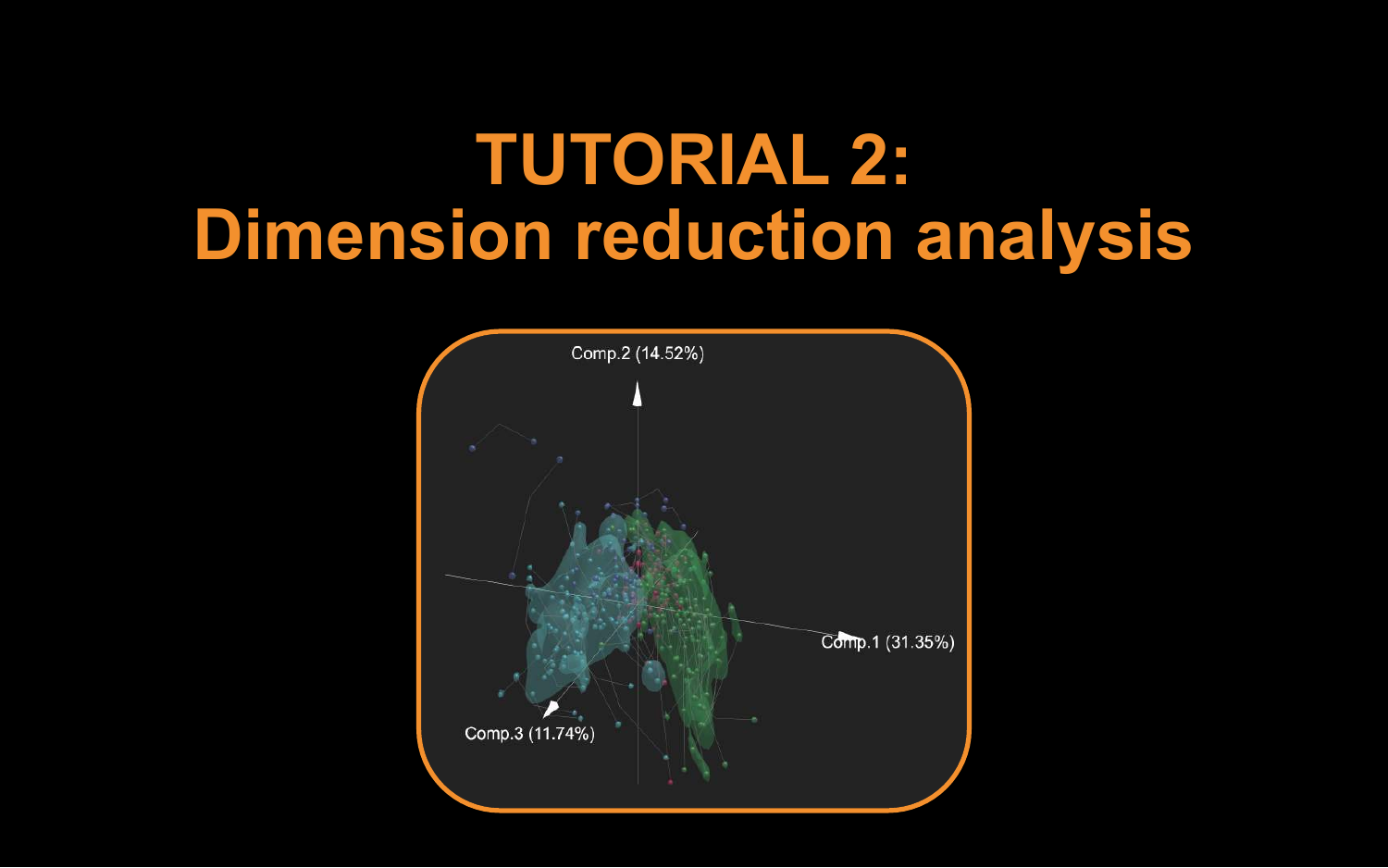## Intro to OmicsAnalyst

- Web-based platform designed for data-driven multi-omics integration and visualization
- Designed to be accessible to bench scientists rather than bioinformatician
- Integrates well-established multivariate and univariate statistics with innovative visual analytics to support:
	- Integrative multi-omics analysis
	- Clustering and pattern discovery
	- Correlation analysis

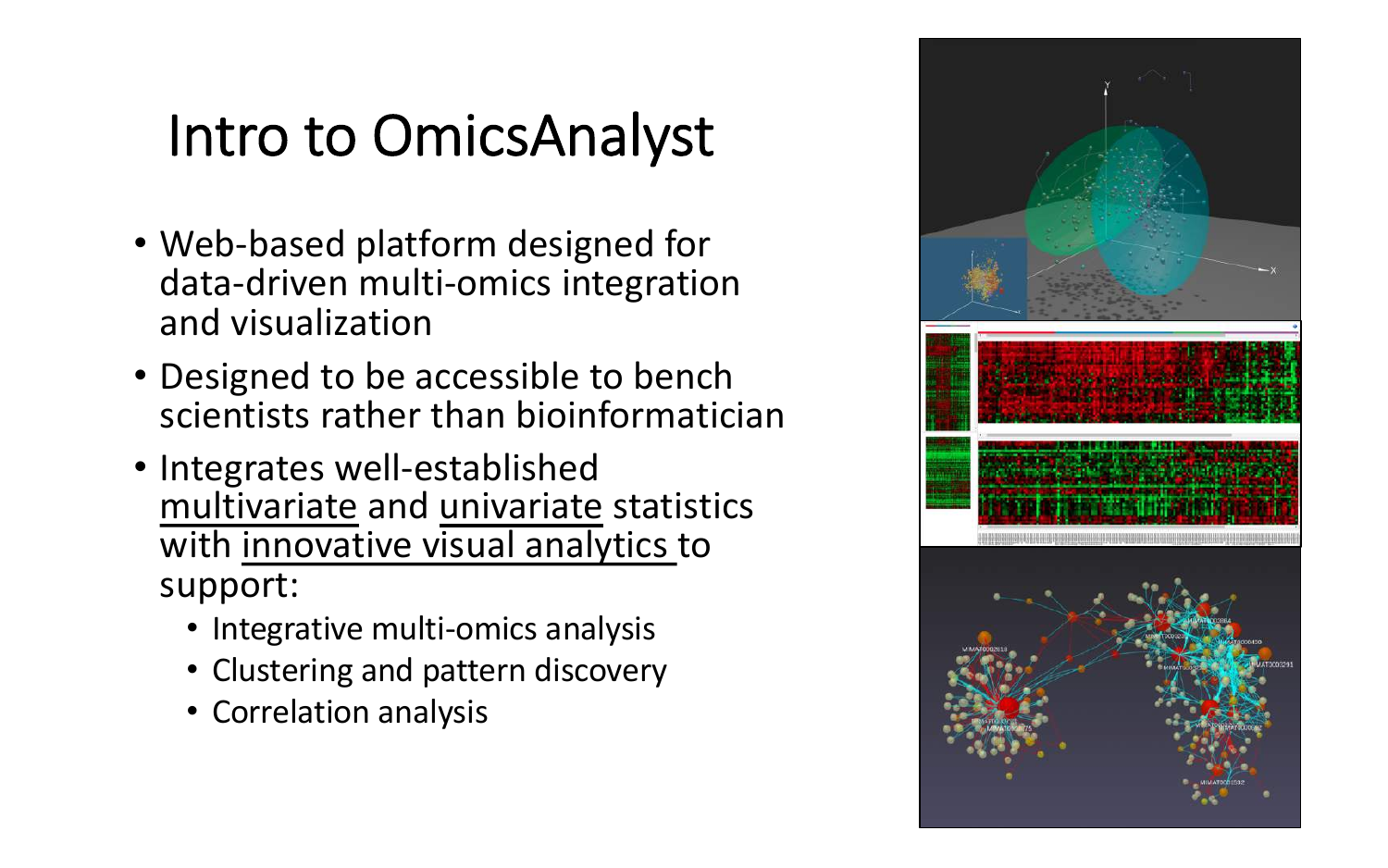### Requirements

- Modern browser supporting WebGL.
- Ensure that WebGL is enabled in your browser!
	- $\circ$  Go to this page https://get.webgl.org/ to verify your browser supports WebGL.

oRefer to the FAQs for instructions on how to enable WebGL.

• For the best performance and visualization, use the latest version of Google Chrome.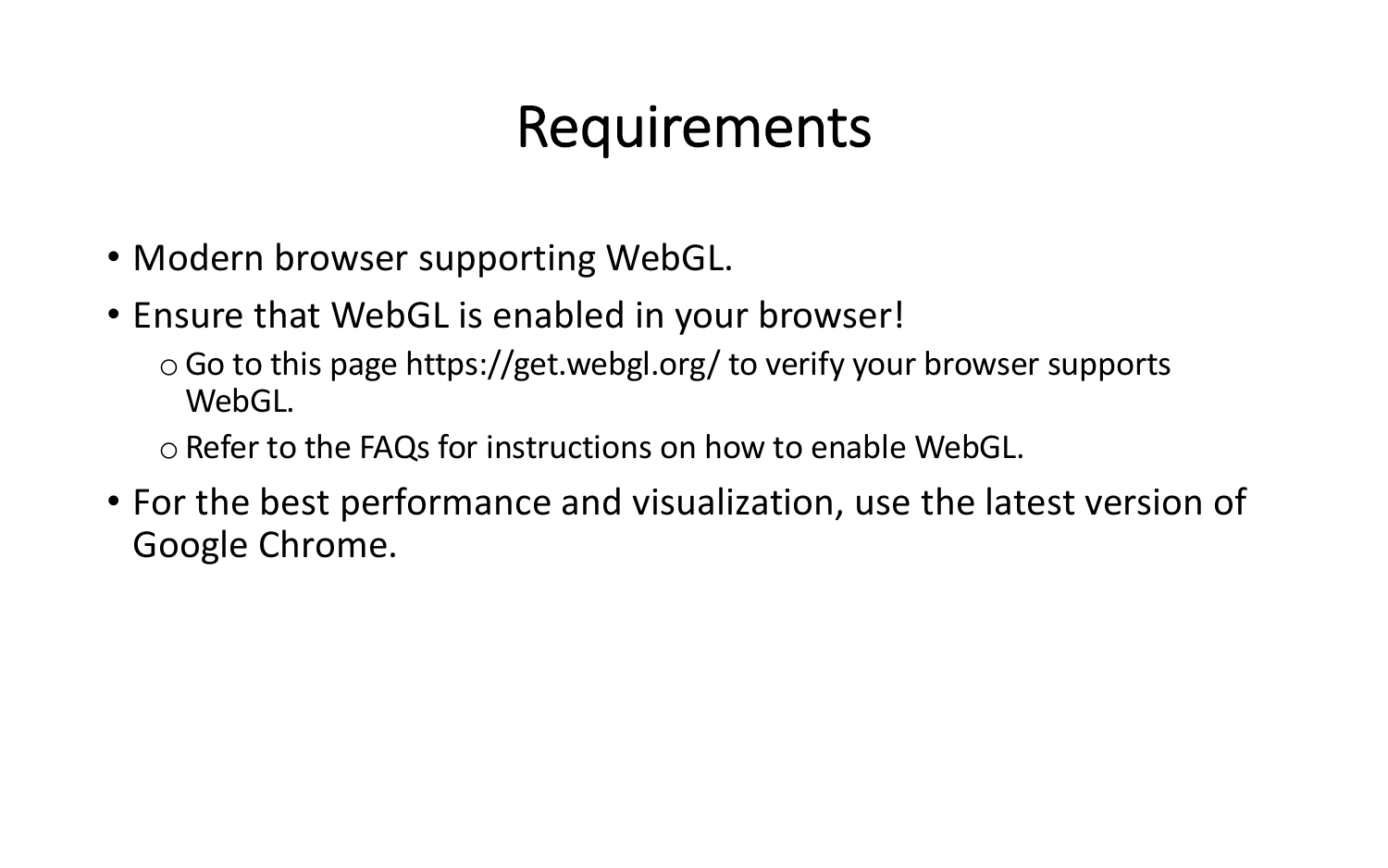## Goal for this tutorial

- A challenge for multi-omics analysis is to interpret highly complex and heterogeneous data without being overwhelmed by it
- Visualizing global patterns and clusters facilitate data interpretation
- Multivariate statistical methods integrate and transform omics data into dimensionally reduced data points in both feature space and sample space
- The goal of this tutorial is to:
	- Introduce OmicsAnalyst's tools for visualizing synchronized feature and sample space (3D Scatter Plot)
	- Perform clustering and functional analysis to explore overall patterns and biological functions
	- For a more detailed look at data processing, see Tutorial #1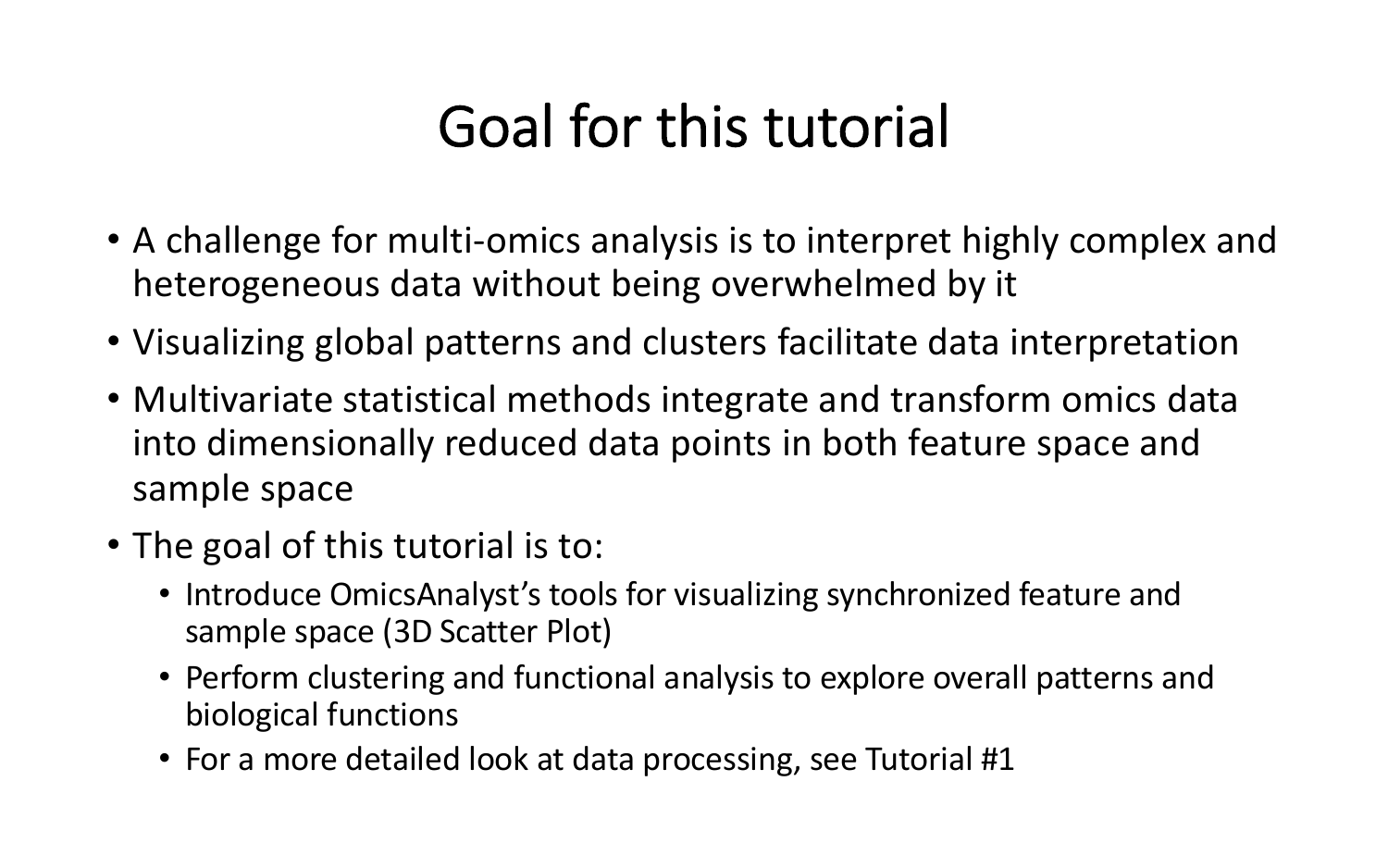### Dimension reduction + 3D scatter plot

• An overview of this analysis track is:



**Multi-variate dimension reduction** 

Visualize samples on top 3 components of shared co-variance space

**Detect and select clusters** 

• To start the tutorial, click  $\overline{a}$  **ExatLA** can the homepage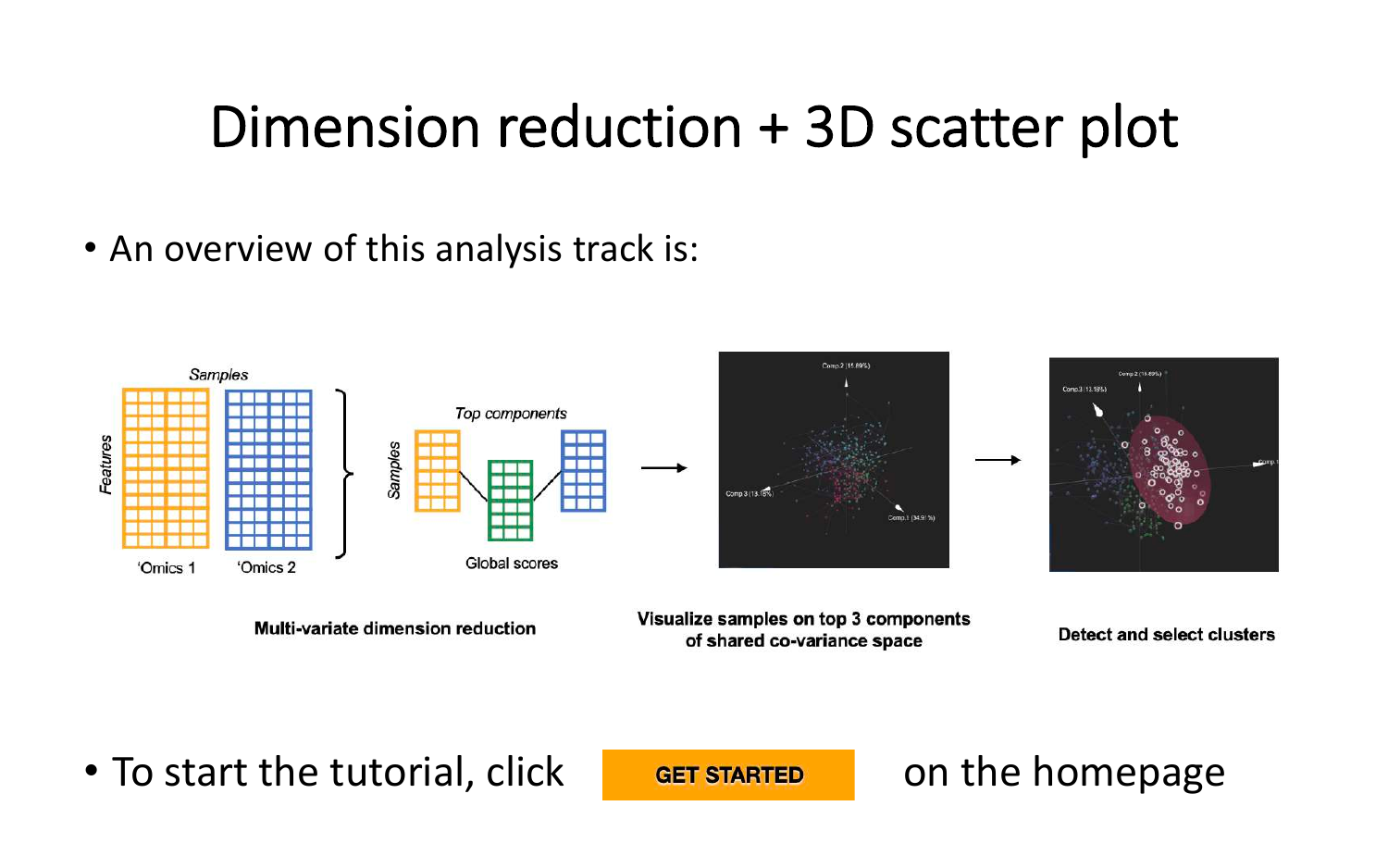

OmicsAnalyst currently supports transcriptomics, proteomics, metabolomics, microbiomics, and miRNA data. Human and mouse annotation are supported, but data from any species can be analyzed without annotation.

Download

Proteomics

**Metabolomics** 

Transcriptomics

Metabolomics

Transcriptomics

miRNA

miRNA

Cancel

Meta-data

Description



Select "Try Example"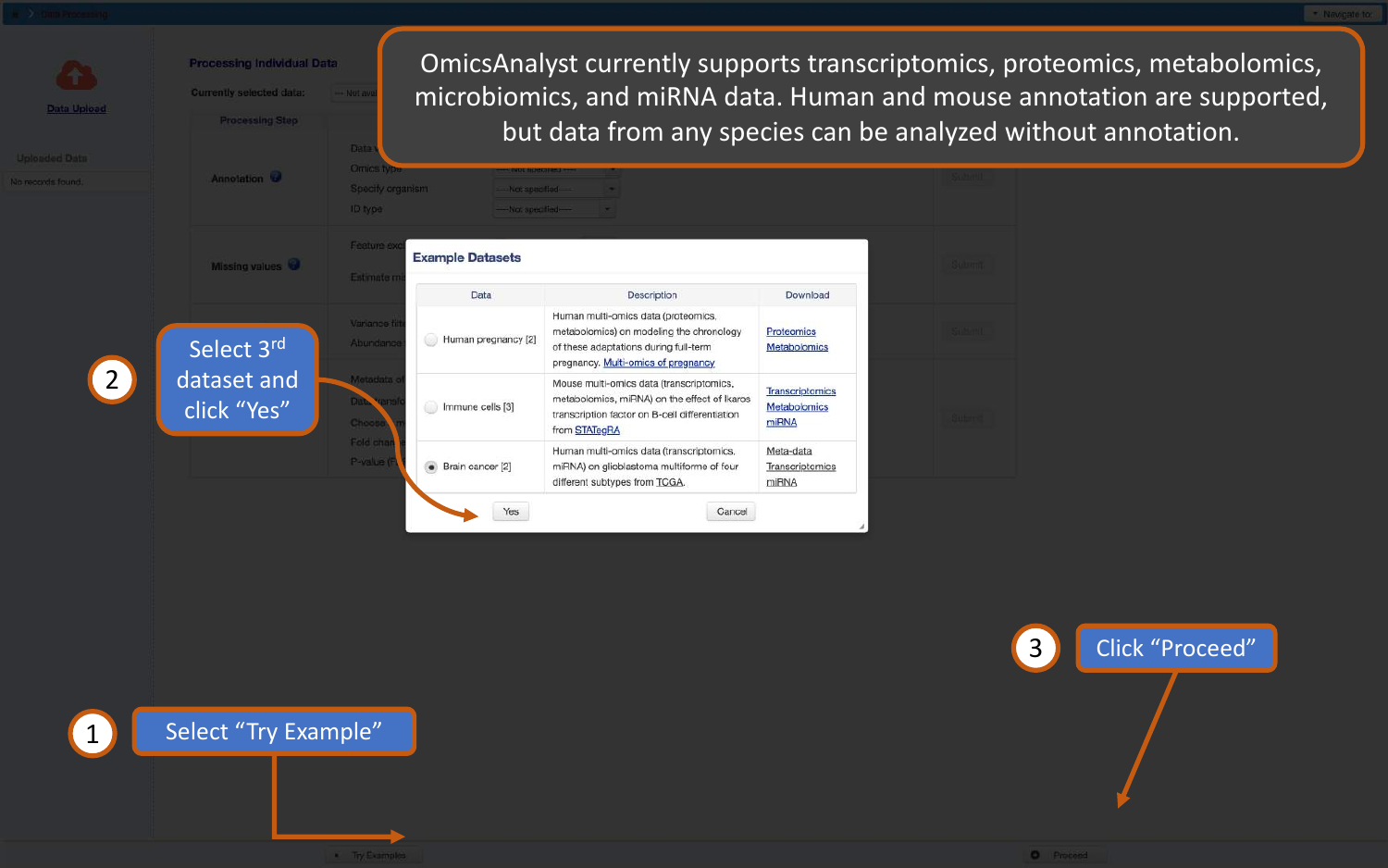n > Data Processing > Quality Checking

**Data Upload** 

**Uploaded Data** 

toga gene.csv

Feature: 1560

Sample: 169

tcga mirna.csv

Feature: 273

Sample: 169 DE #: 74

**Finished** 

DE #: 490 **Finished** 



The main form shows processing parameters that were used for each dataset. When uploading data, it is important to correctly specify whether the data are raw counts or continuous values, as different data transformations should be used prior to differential analysis. See the FAQs for more details on the processing methods.

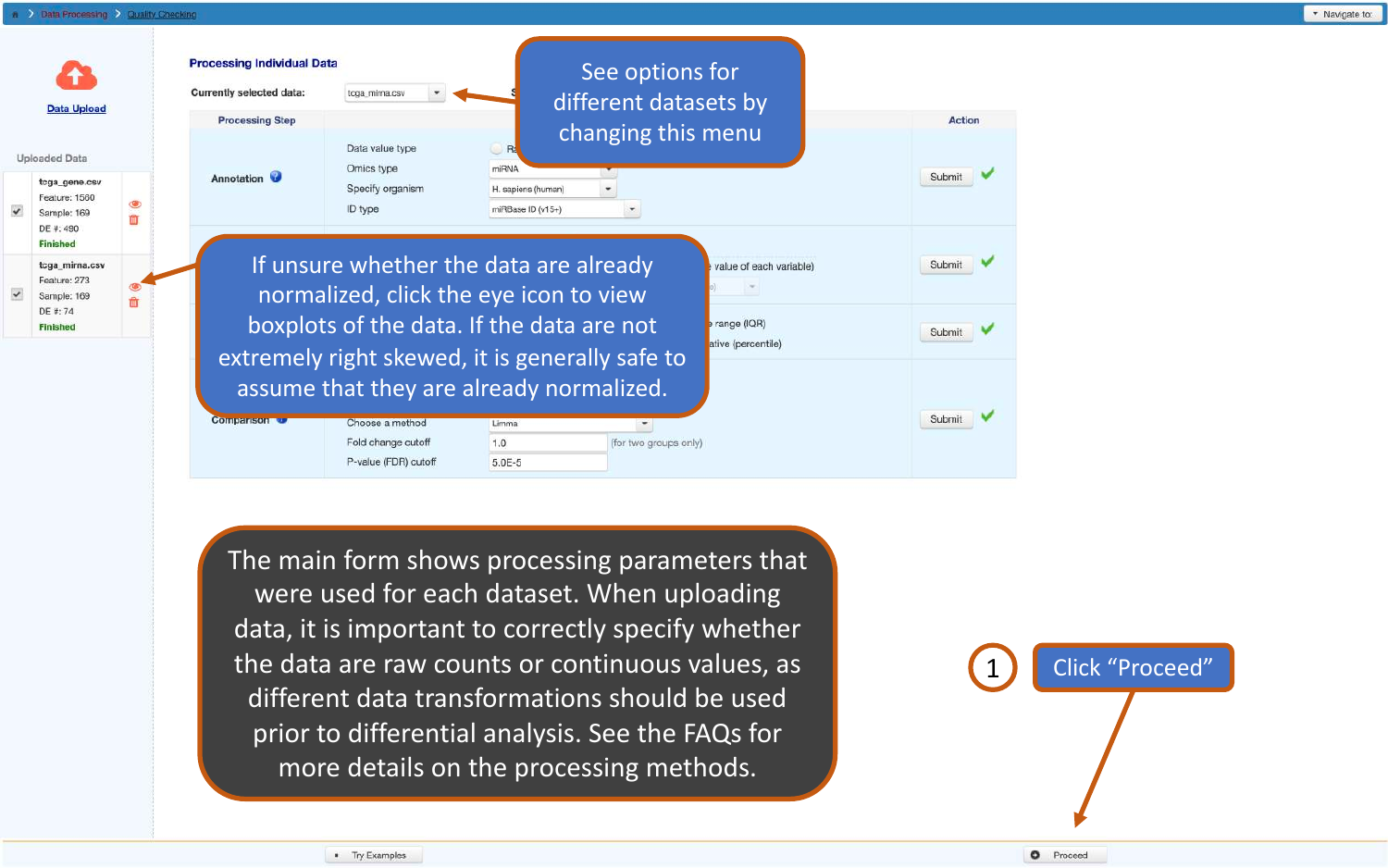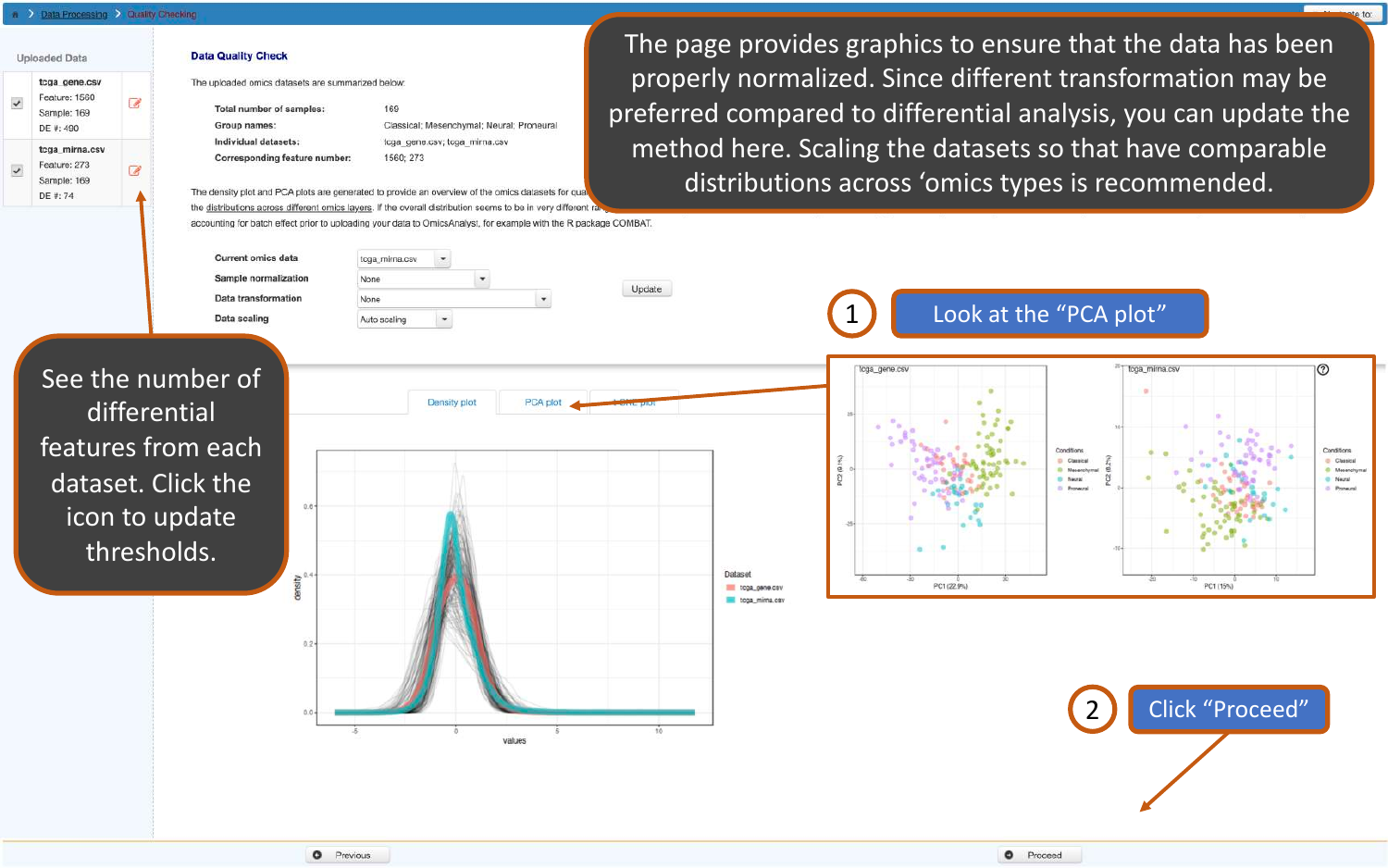### n > Data Processing > Quality Checking > Method Selection

 $\mathbf 1$ 

### Please choose a method to proceed



### **Correlation Network Analysis Cluster Heatmap Analysis Dimension Reduction**

The objective of this analysis is to perform dimension reduction, and then visually explore corresponding scores, loadings and biplots in interactive 3D scatter plots to understand the common trends and underlying patterns. The multivariate dimension reduction techniques are kind of like parallel versions of PCA, where we try to find sets of multi-dimensional components that both reduce redundant information within individual datasets, and are related to each other across datasets. These sets of components are related to each other through some global scores, which are the dimensions that we use to visualize the sample space. The different methods are mainly distinguished by the way that they optimize similarity of component sets across the 'omics datasets. Select an individual method to see more details on its unique statistical features.



OmicsAnalyst supports four unsupervised dimension reduction methods, and one supervised one. Select each method from the drop down menu to read a short description.

Change to "Dimension Reduction" tab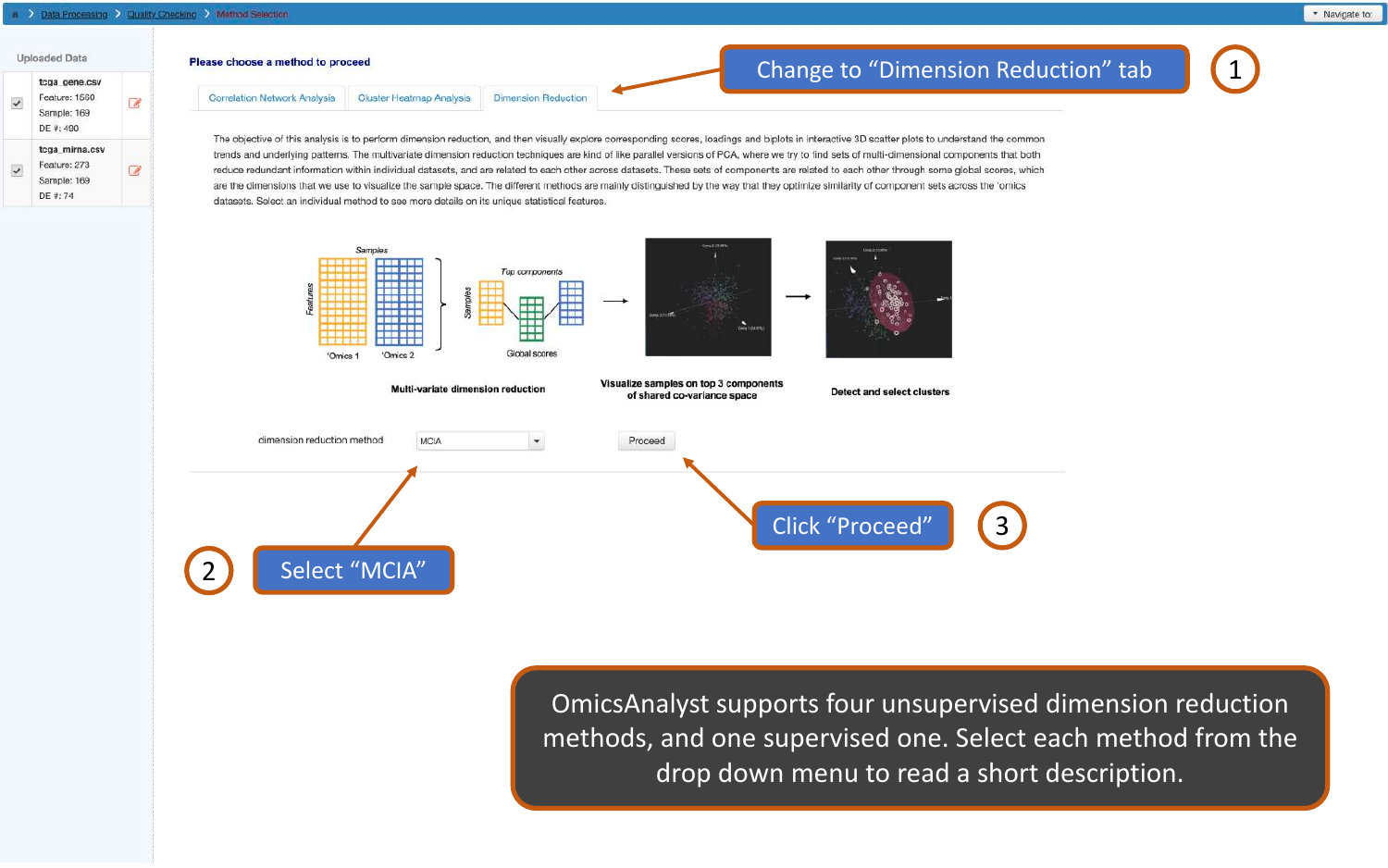

### **Analysis Overview & Parameter Tuning**

- · Diagnostic includes a figure that helps in deciding the
- · Sample space visualizes overall distribution of samples
- Feature space focuses on the contributions of features

This page allows you to refine key tuneable parameters from the selected statistical method (if any - MCIA does not have any exposed parameters). Sample and feature space plots are provided to help determine whether the parameters should be changed.

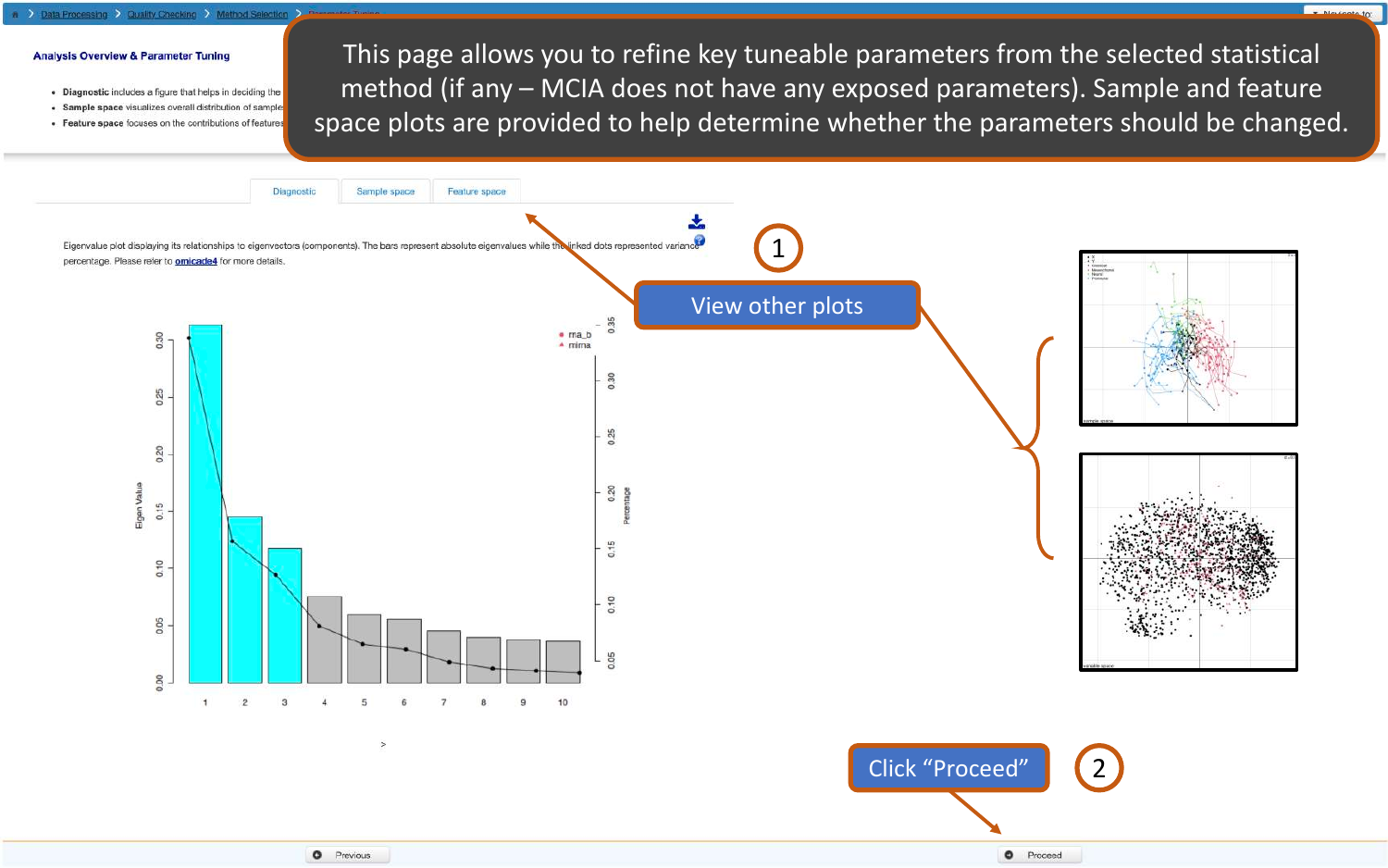### h > Data Processing > Quality Checking > Method Selection > Parameter Tuning > Scatter3D View



**Current Selection** 

**Correlation: 0.4973472** Contributions(X,Y,Z): 31.35%, 14.52%, 11.74%

> Click a sample or feature to see more info here

is one on one 'omics type at a time.

۰ Proceed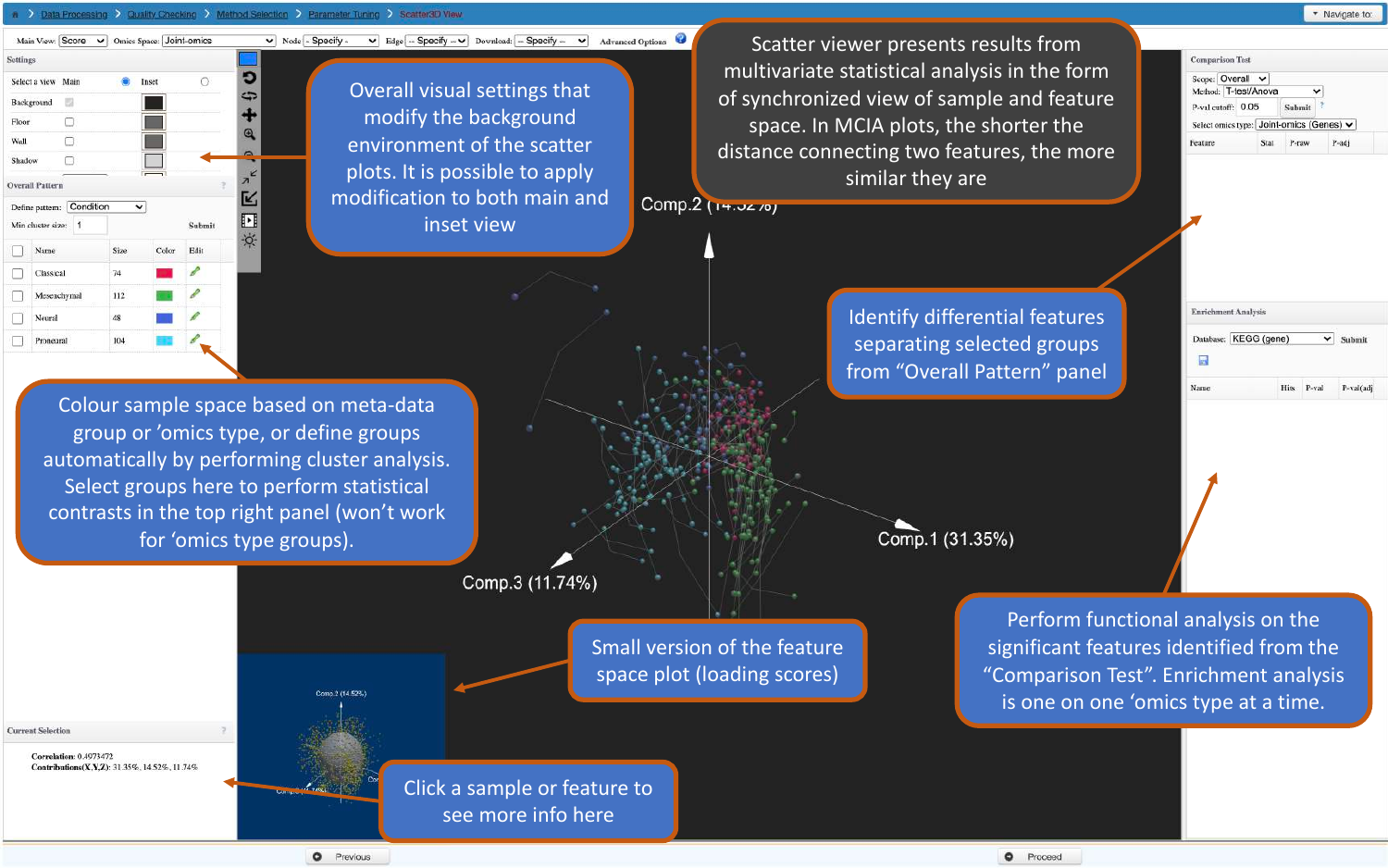

**O** Proceed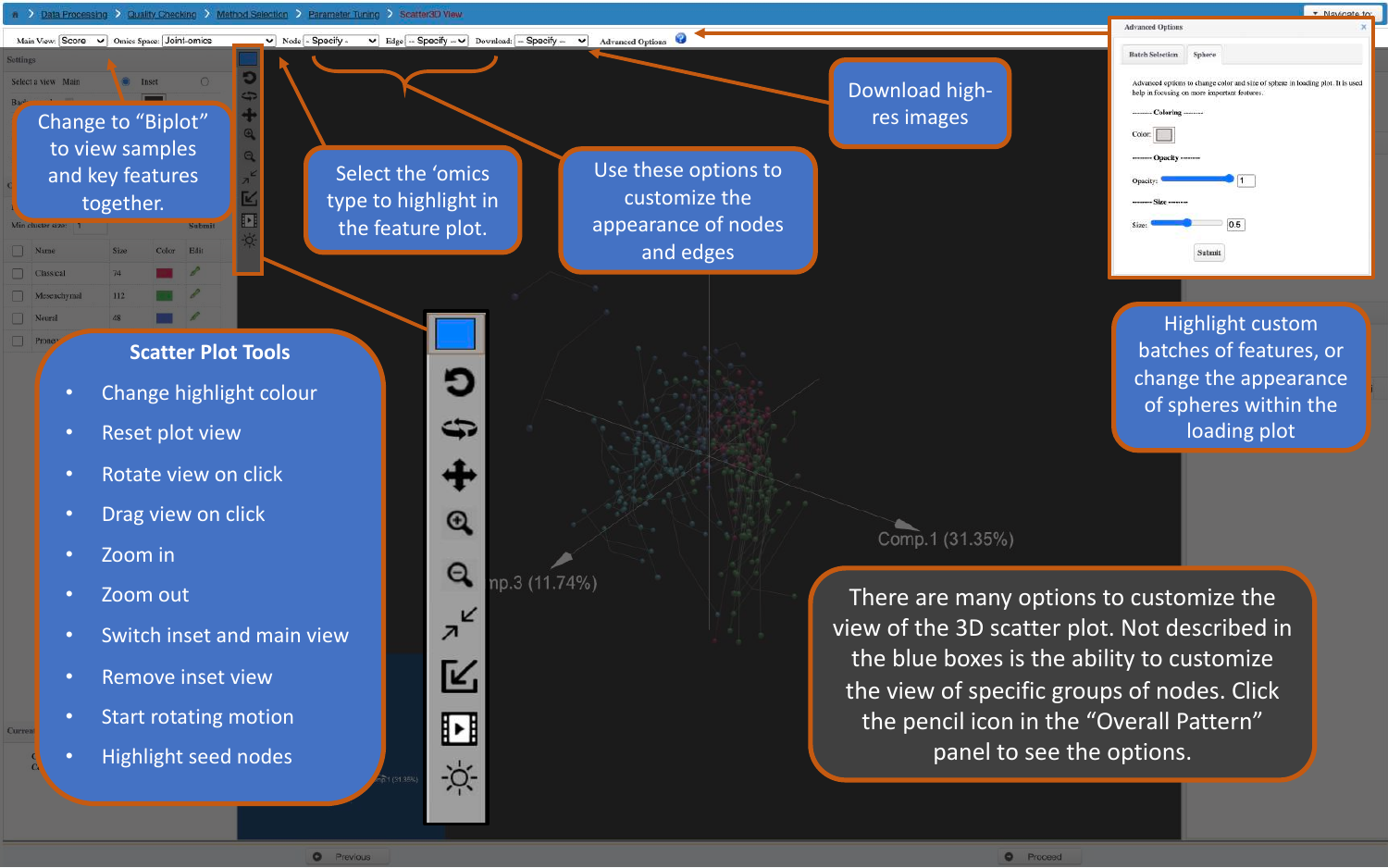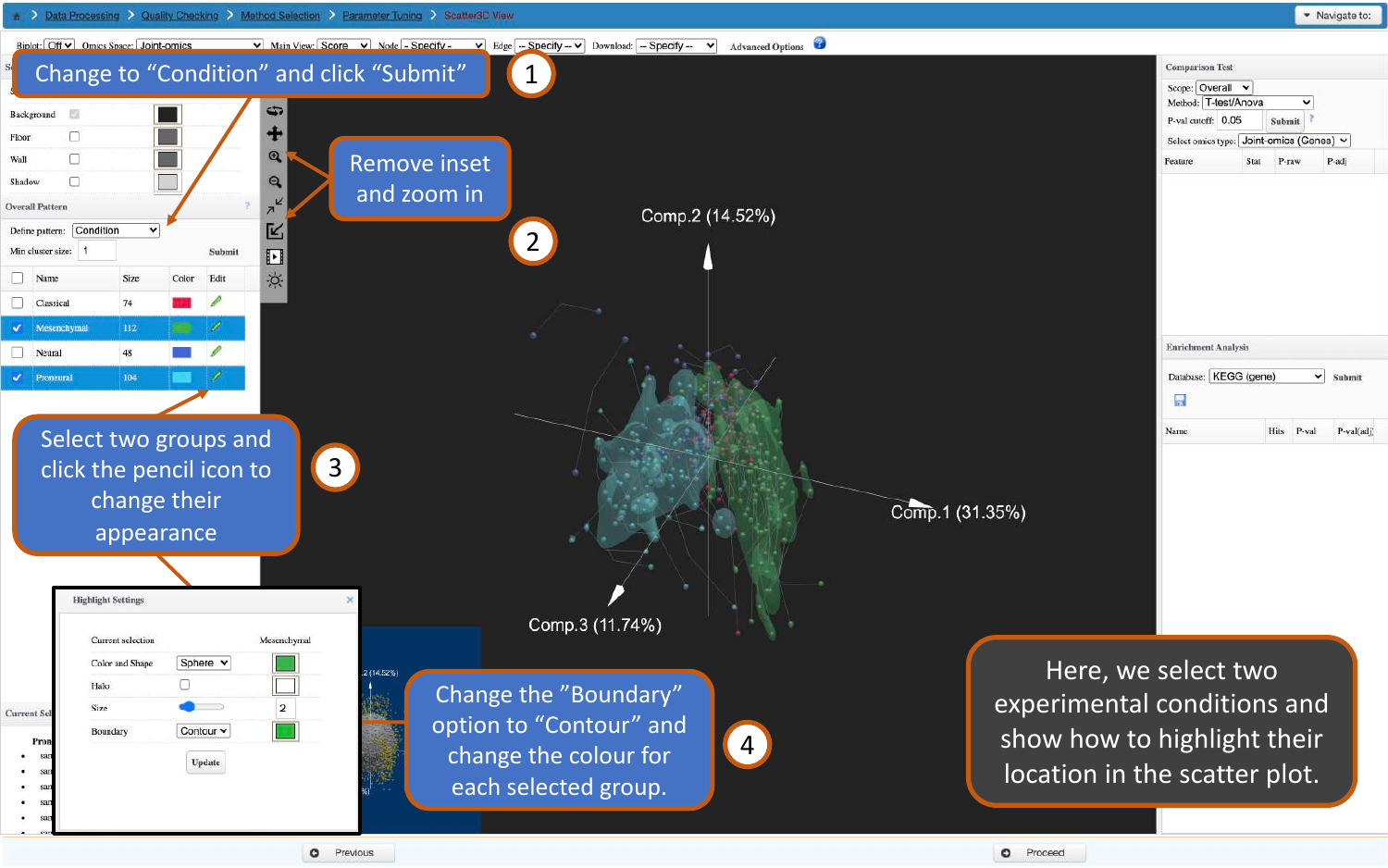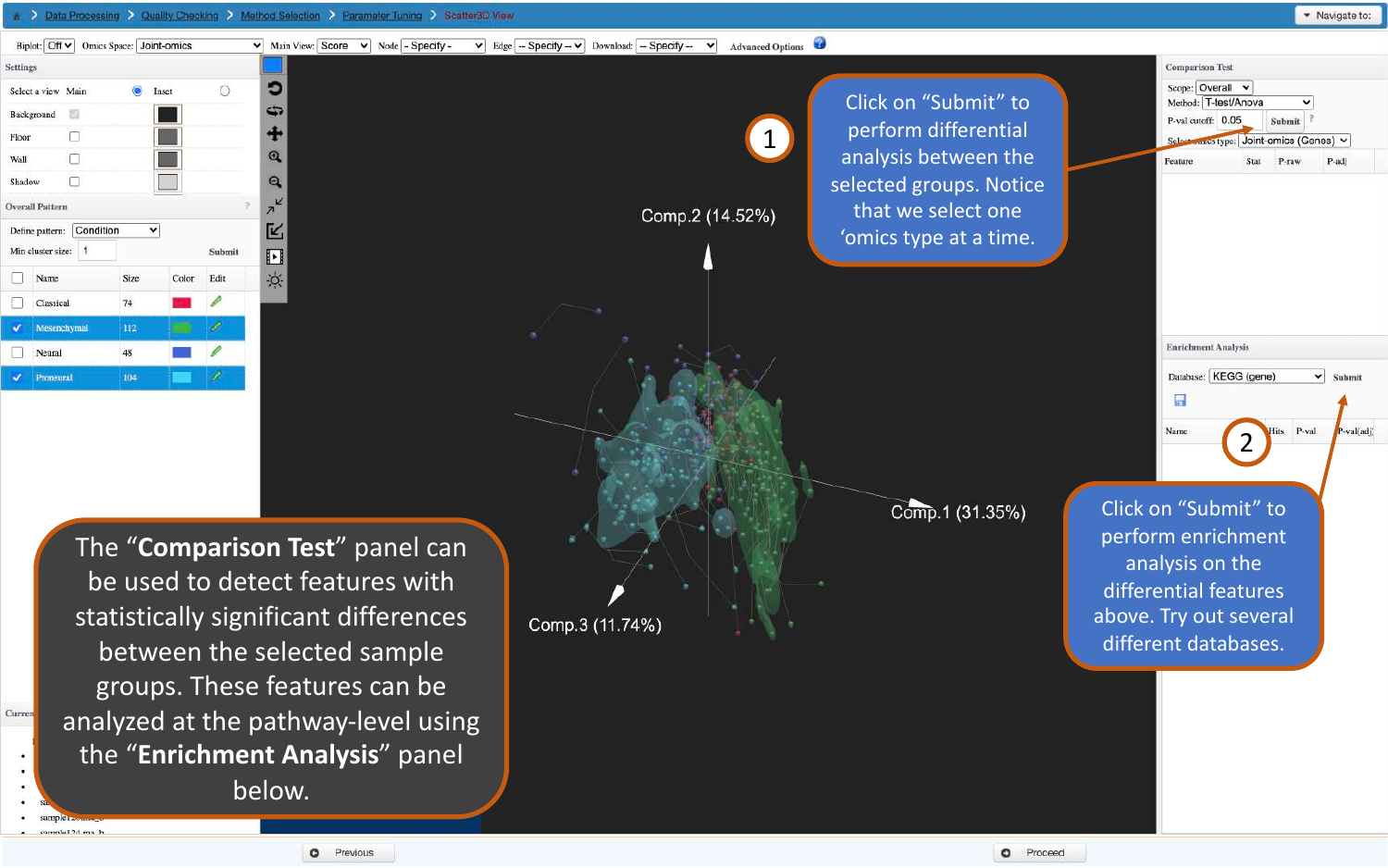